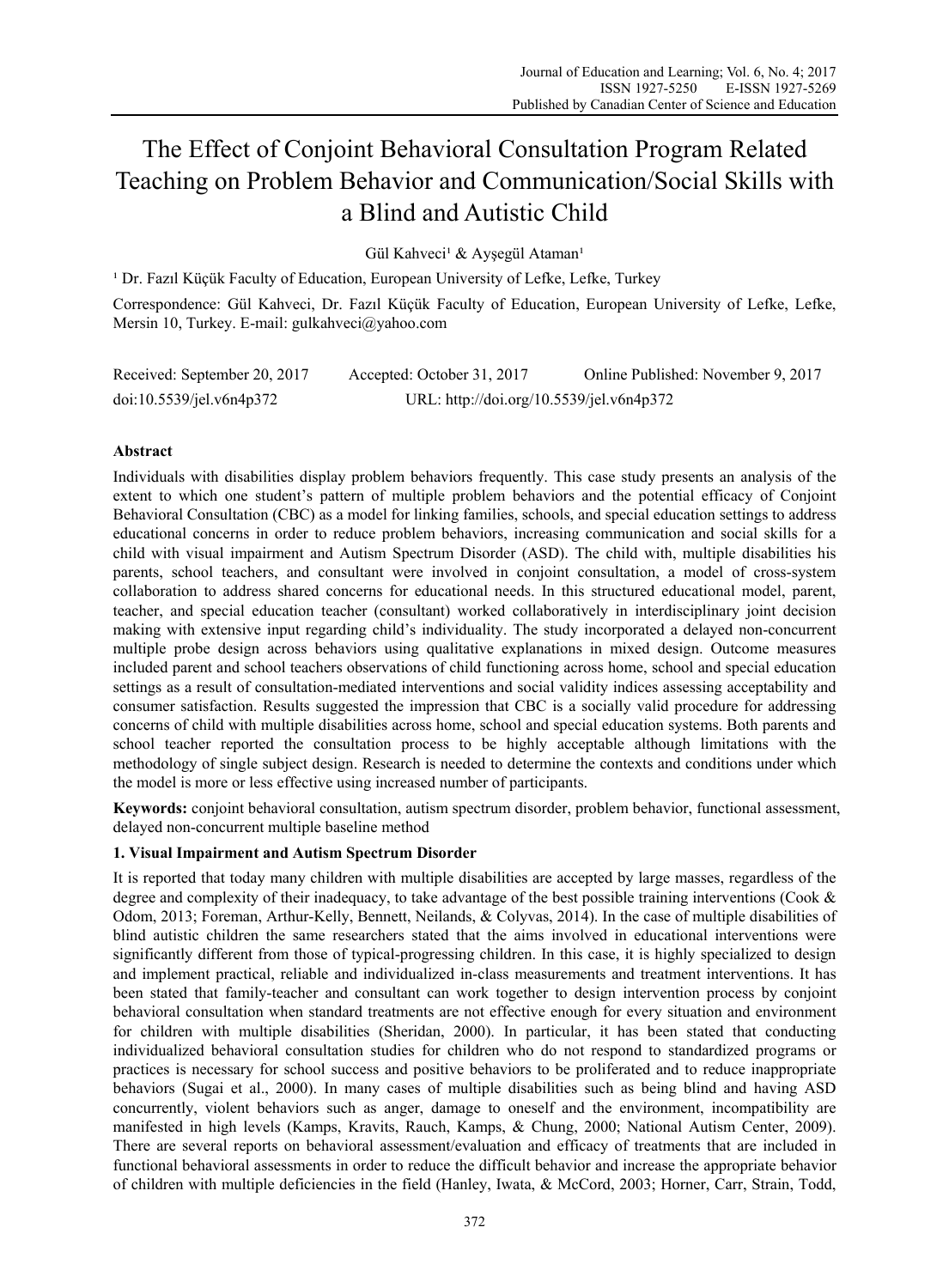& Reed, 2002; Lane, Kalberg, & Shepcaro, 2009; Simpson, 2005). It is explained that the functional behavioral assessment helps the researcher and the practicing teachers to contribute to the formation of the intervention process by designing the treatment based on the function of the behavior by determining the causes of the occurrence and persistence of the challenging behavior (O'Neill et al., 1997). Although functional analysis applications are included in various researches, it is not possible to find any research done on children with ASD who is totally blind.

Repetitive behaviors like blindness tics, such as swinging, hitting the head, turning, rubbing the eyes, holding the hands in the shoulder position, and moving the fingers are frequently encountered in the development of children with visual loss (Noshpitz, 1979; Rutter & Hersov, 1994). In those with partial vision loss, it is also common for people to see their hands before their eyes and look at the light repeatedly. Echolalia like imitations, the shifts of "I" and "you" pronouns, mutism, delay in independent movements especially in independent motor development, less interest seeking, irrelevant perception of the environment and frequent self-directed behaviors are quite similar to the autistic disorder (Hoevenaars-van den Boom, Antonissen, Knoors, & Vervloed, 2009). Although the deviation in the development of the blind child is similar to autism, both disorders have separate diagnostic criteria (Rogers, 1998).

Behaviors such as physical anger, harmful self-injury, pica, repetitive behaviors, and anger attacks were the most prevalent determinants of inappropriate behaviors in children with ASD (Horner, Diemer, & Brazeau, 1992; Reichle, 1990). In particular, anger outbreaks can often occur when a child is treated as a habitual behavior with ASD and such outbreaks of anger appear to cry, shout, break objects, show violence to oneself or the opposite individual (Bolick, 2004). It emphasizes that anger bursts may be related to anxiety, and routines, rules, and limited areas of interest can in fact be seen as a mechanism of coping with anxiety. When these coping mechanisms are stopped, emotional outbursts can emerge as children face various difficulties in controlling their emotions (Myles, 2005).

It is important to assess the potential communication functions used to overcome these challenging behaviors and to receive support from the parents during the design of appropriate treatment procedures (Carr & Durand, 1985; Durand & Crinnmins, 1988; Horner & Day, 1991). Family education is to ensure that it exists within the developmental treatment plan for the child and that it acquires the basic behavioral rules and equipment to implement various teaching strategies (O'Dell, 1985). Teaching strategies in skills acquisition and continuity in criterion based instruction depends on whether pre-determined criteria are met for each skill. It can be said that the parents reached a level of proficiency when they showed 90% success after two successive applications (Shepard, 1984). This instructional process is maintained by leaving the speed of mastery of the families at their own learning speeds.

#### **2. CBC Processes**

"Conjoint Behavioral Consultation" can provide a solution-oriented focus in which educators and parents are linked in a collaborative problem-solving process to address the academic, social or behavioral needs of a student are determined together, and the intervention plan is created with a mutual shared responsibility. It is possible to consider CBC as a flexible and up-to-date educational practice that is used in the transition from the traditional assessment system to the ecological and problem-solving process (Dennis, 2004; Kratochwill & Stoiber, 2000; Wagner, 2000).

Sheridan and other scholars have pointed out that Conjoint Behavioral Consultation (CBC) has provided a great support for correcting challenging behaviors by implementing comprehensive treatment processes (Gutkin & Curtis, 1999; Sheridan, Welch, & Orme, 1996; Bramlett & Murphy, 1998; Larney, 2003; Sheridan & Gutkin, 2000; Wagner, 2000). The approach is based on the assumption that behavioral adjustment and academic performance of the student will be positively affected when the home and school systems are in coordination with each other. According to Chen and Downing, the complex situation associated with teaching can require teamwork in more than one area of specialization, since children with visual impairment and additional disabilities (multiple disabilities) can learn differently from their peers (2006). CBC procedural steps include (a) conjoint problem identification, (b) conjoint problem analysis, (c) treatment, and (d) conjoint treatment measures (Sheridan, Dee, Morgan, McCormick, & Walker, 1996).

The CBC procedures contain both social and academic work and this model can be extended by focusing on the interacting systems in a child's life (home and school). For example; While Colton and Sheridan (1998) addressed compliance with guidelines and anger behaviors, Galloway and Sheridan (1994) included academic behaviors such as completion of math-related work papers and correctness of procedures. There are also research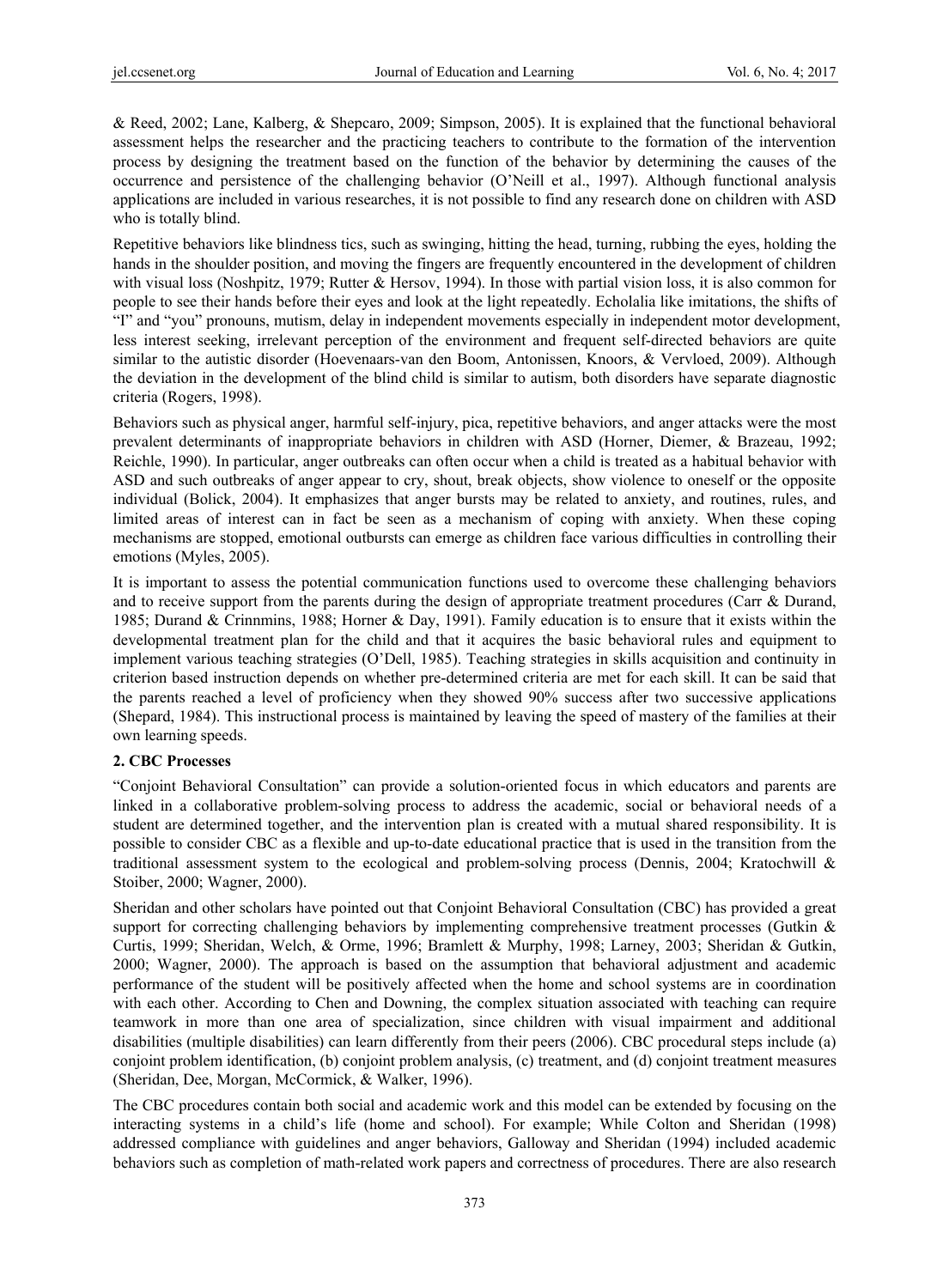on how the CBC process helps consultees, such as teachers and parents, to overcome student-related problems (Sheridan et al., 2004).

The principles that the consultant establishes with the child in the CBC stages are to be taken into consideration by Sheridan (Sheridan, Clarke, & Burt, 2008). There are some communication features that must be considered during the direct implementation of the CBC processes. For this reason, the consultant's approach to the child needs to be regulated during the CBC process. Analysis of the interaction is included in the arrangement of the consultant's approach to the child. Analysis of interaction; the analysis of interaction was planned to be carried out through eight behavioral categories including initiatives, confirmations, answers, turn taking, attention, regulation of intensity, affective involvement, and acting independently (Janssen, Riksen-Walraven, & van Dijk, 2006). The determination of the problem situation in the CBC steps and the inappropriate behaviors of the student can be grouped together under one name which can be called "non-compliance" behaviors (Chandler & Dahlquist, 2002; Yücesoy & Erbaş, 2002).

## **3. Methodology**

Case Study; a case study example is presented here to demonstrate how first researcher as a consultant can apply CBC and partner with parents and educators to address the academic and behavioral needs of children with multiple disabilities in a real world context then changing non-compliance behaviors into compliance behaviors. A mixed method has been identified for more realistic use of CBC intervention in school/home life and in addition to a single-subject design (Part A) a qualitative approach has been preferred (Part B).

The purpose of this research is to demonstrate the effect of CBC intervention on both reducing the problem behaviors of a blind child with ASD and increasing communication/social skills, and academic skills. Dependent variables of research are; percentage of compliance behaviors upon a) requesting to squeeze of orange juice, b) requesting to play musical instruments, and c) get involved in a conversation by using "because" statements. The independent variable of the research is the CBC (Part A).

By focusing on a single student, many of the problems behaviors, in a school and home system that impact educational practice, can be systematically studied with the help of multiple baseline designs. Concurrent and non-concurrent multiple baseline designs are similar in that experimental control is based on evaluating behavior across different baselines like students, behaviors, or settings. However, in a non-concurrent multiple baseline design data are not collected simultaneously, and in this research consultant specifically prefer delayed non-concurrent multiple baseline designs across behaviors model in order to show the relation between dependent and independent variables because of the real world context. In the real context situations problem behaviors may appear in any moment during the school year so that no one can guess what kind of problems and when those problems may appear. During the semester parents and educators made their conclusions and priorities about the problem behaviors so that CBC can be used for delivering interventions with diverse problems. Rest of the problem behaviors handled in part B.

The following behaviors in part B that appeared at different times in the research process and identified as problem behaviors were dealt with by CBC intervention and appeared to be qualitatively handled in the research are; non-compliance behavior upon requesting to perform toilet skills independently at school and at home, refuse to sleep in his bed, burping inappropriately after meal, penis touching in the class and not responding to academic questions.

Because internal validity and social acceptance procedures have great importance for proving quality of study researchers include related data. Multidimensional internal validity studies have large implications because it is not possible for the investigator to use the experimental design without predefined internal validity studies to establish the functional relationship between the independent variable and the dependent variable (Dave & Schneider, 1998). Dane and Schneider set out potential dimensions when evaluating internal validity. These dimensions of consultation processes are; (a) adherence, (b) exposure, (c) quality of delivery, (d) program differentiation, and (e) participant responsiveness.

In this section, the design of the research, the experiment, the means of collecting the information used, the process of the experiment and the analysis of the data are included.

#### *3.1 Description of the Design*

The single-subject design called "delayed non-concurrent multiple baseline design" by Watson and Workman has been put to the use of researchers with increased flexibility to reduce the length of start-up data or to add new behaviors, situations or subjects (1981). Researchers like Harvey, May and Kennedy (2004) have included "non-concurrent multiple baseline designs" to their work. The design includes a group A-B design, where the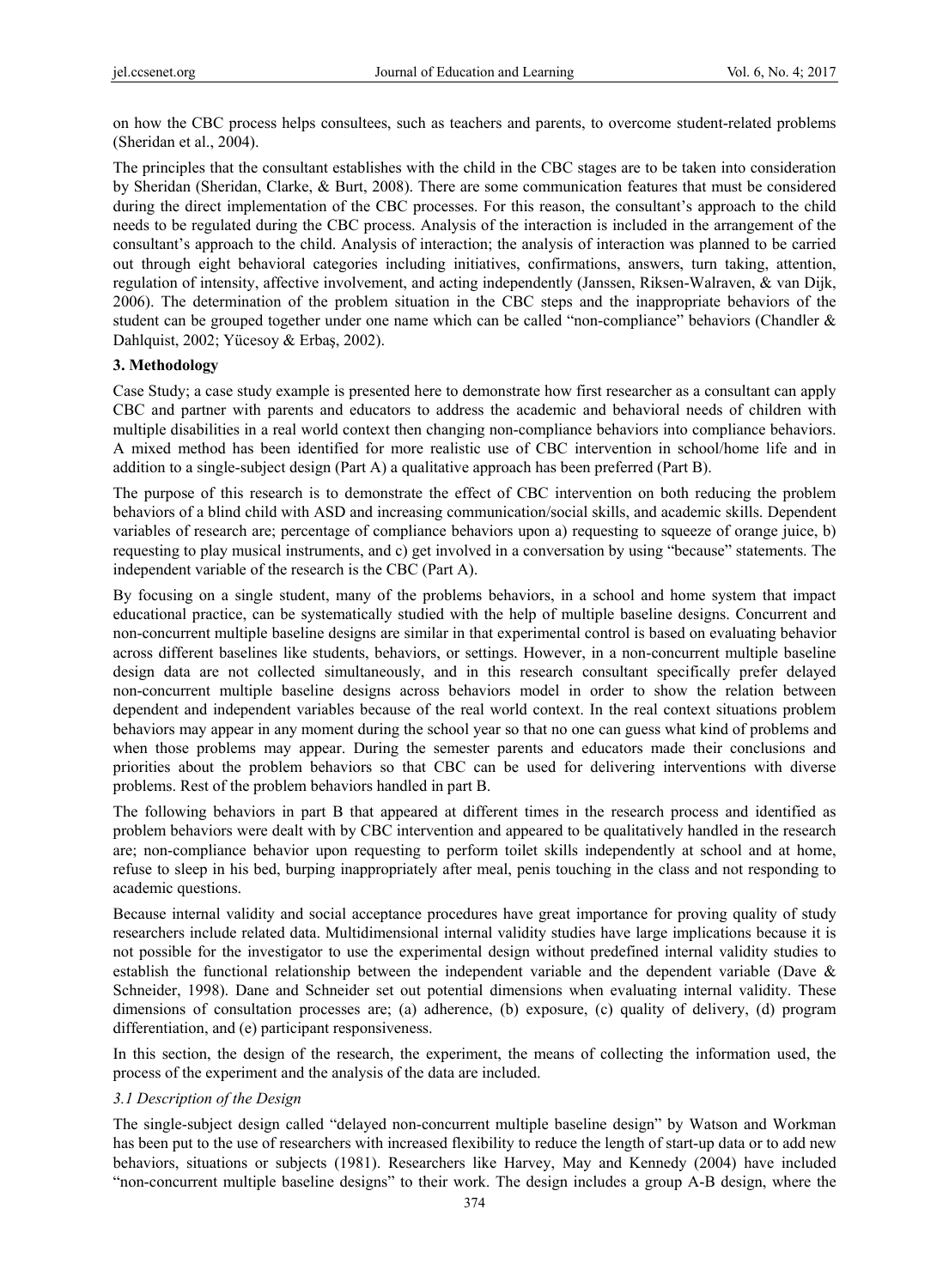variable amount of time is spent on the condition. The start-up data in the first stage has no connection with the data in the other stages. A first step in this design is the identification of what constitutes each tier (i.e., baseline-to-intervention) of the analysis.

During baseline, repeated measures of the dependent variables occur to establish data trends prior to intervention procedures. Following the baseline period, an intervention procedure is introduced on one tier. Repeated observations continue just like in baseline to measure what changes, if any, occur in the levels of the dependent variables. If systematic changes in the dependent variables are seen each time that the intervention procedure is introduced to a specific tier, but not otherwise, then a functional relation between independent and dependent variables has been established.

## *3.2 Participant*

A 13-year-old male blind student with ASD continued to attend the special multi-disability class in the school for visually impaired students attend, called Mitat Enç Primary School in the 2008-2009 academic year were selected as the participant of this research. A special education teacher and two trainee teachers who work in Mithat Enç Primary School are giving lectures to the participant. The mother of the child is a Turkish teacher, and his father is a physics teacher. Participant student can tend to answer the questions asked by one word sentence. He can sing his favorite songs partially, can rhythm in limited forms, and participate in the lesson in a very limited manner.

Detailed information about the subject was collected by using the Ecological Assessment Form and Communication Skills Information Collection Form prior to the intervention. These data are presented in the 2nd meeting of 2/11/2010 and the 3rd meeting of 3/11/2010 respectively. The score from the Child Behavior Control Chart is 25. Consequences are: "Do not take lessons, be suspicious, threaten people, physically attack people, often scream, often feel sick, feel like they expel other people, destroy/damage personal belongings of family or other children, he cannot be good with other children, his mood or emotions change suddenly, he speaks poorly if speaks, he experiences anger explosions, he needs attention at a high level, his studies at school are very weak, he does not conform to school rules, cannot sit in place, comes against the rules at home, is stubborn, behaves impulsively, often discusses."

## *3.3 Settings*

Intervention practices were carried out in Mitat Enç Primary School, a private clinic for children with special needs and subject's home environment. Mitat Enç Primary School; subject's class is on the third floor of the school. The class is opposite the stairs and there is another class on the left. The classroom is of an average size of 10 square meters with high ceilings and has 3 double-decker rows, 3 book shelves, a teacher's desk and a trash bin.

Clinic; treatment were applied in the clinic environment consist of kitchen, individual and group rooms. The kitchen consists of 15 square meters of two tables, 6 chairs, a refrigerator, a trash can, a potato-onion basket, a wall clock and a kitchen counter with an average of 4 meters in length. It is high enough for the subject student to be able to work comfortably on it. The subject student can easily reach the faucet and the sink located in the counter.

# *3.4 Data Collection Tools for the Subject*

1) Ecological Evaluation Form: The form was developed by the researcher using the sources (Ford, 1989; Witt, Elliot, Daly, Gresham, & Kramer, 1997).

It is planned that the form will be used for collecting the first preliminary information about the student from family and classroom teachers in different sub-ecosystems such as home, school and community. The form was used to identify areas of interest for the student, areas where the student was strong, and data about the subject's greatest needs were collected.

# 2) Child Behavior Control Chart

It is planned that the form will be used as the first preliminary information about the severity and diversity of inappropriate behaviors of the subject (Quay & Perterson, 1996; Kaner & Çiçekçi, 2000).

3) Communication Skills Information Collection Form

The purpose of the form is to determine the performance of communication skills; its functional use, recipient, expressive language and social interaction. There are 19 questions in the section "Functional Use of Communication", 19 in the "Receptive Language" section, 11 in the "Expressive Language" section and 11 in the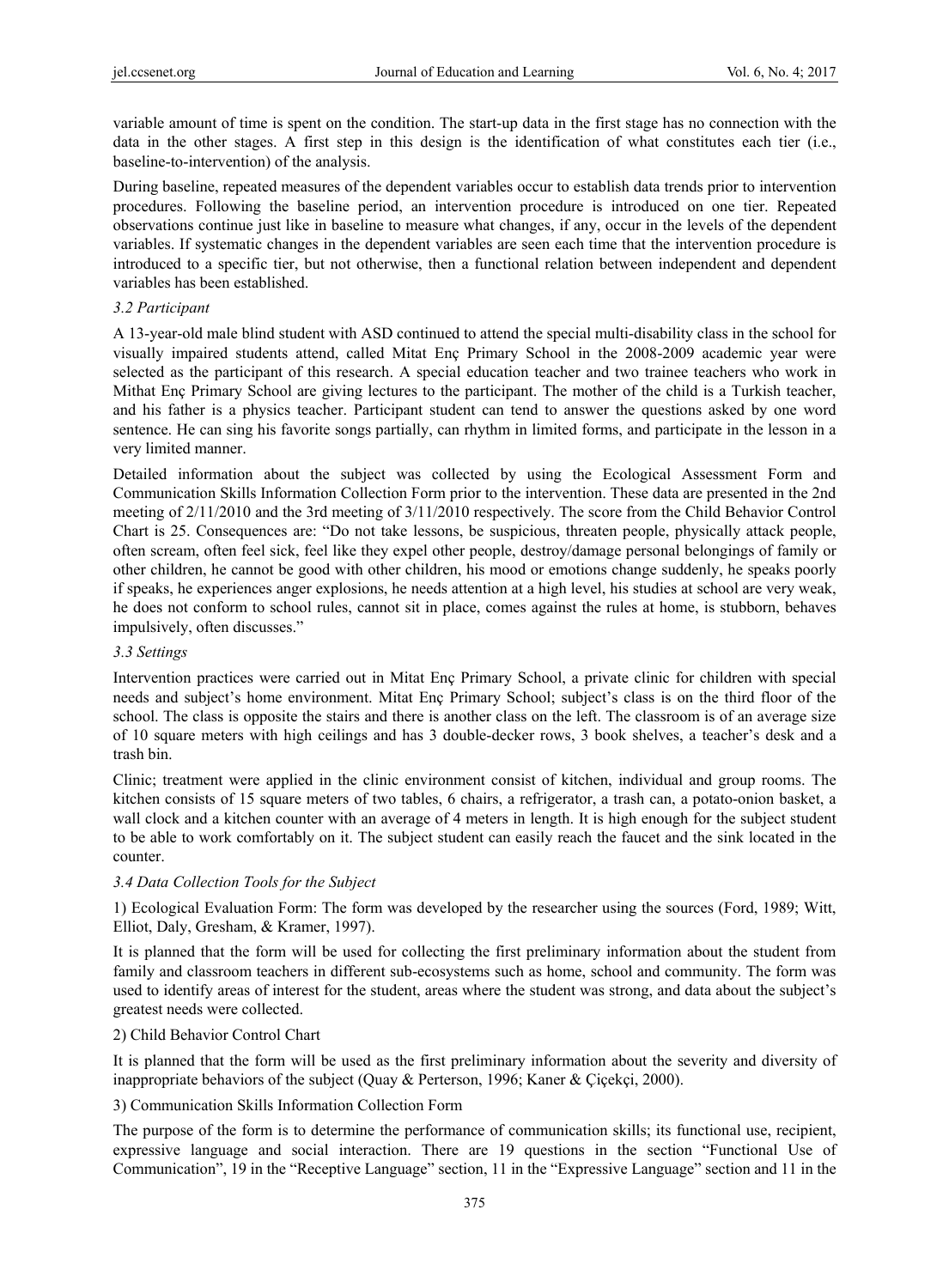"Social Interaction" section. Developed specifically for children with ASD by the researcher using the sources (Silver, 2005; Witt, Elliot, Daly, Gresham, & Kramer, 1997).

4) Functional Analysis Forms

For forms of Functional Evaluation of Behavior, Erbaş, Kırcaali İftar and Tekin-İftar's "Functional Evaluation" book (2011) were used. Later forms were given focus group work with three volunteer families who have children with ASD and the final form was prepared accordingly. Behavioral explanations for ease of use of forms have been expressed visually to be easily perceivable and fillable.

The forms of the groups such as control, demand, interest and reinforcement have been added in order to retest the hypothesis and to perform functional analysis. The implementation of the analysis forms was carried out using Ford's work (Ford, 1989). The related subtitles are;

4a) Functional Analysis Form, Definition of Problem and Determination of Priorities.

4b) Functional Analysis, The history and quality of life of the student.

4c) Functional Analysis-Event Record, Functional Analysis-ABC Form, Functional Analysis—"compliance behavior upon request" observation. It has been inspired by four standard parts of the Form Iwata (Iwata, Roscoe, Zarcone, and Richman, 2002). These are; 1) Control 2) Concrete reinforcement 3) Demand 4) Interest / attention. The developed form contains data collection areas that specify the number of repetitions, marker behaviors, which of the four cases it represents, the number of repetitions that need to be repeated until reaching a fixed level, and so on. "E" (yes) means that the marker behaviors occur, and "H" (no) marker behaviors do not occur. The form was created by using fixed time interval. The observation period is 5 minutes and each interval is stated to be half a minute. The form can be observed as a whole on the form, as well as the information on which form of the behavior occurred in the minute. At the bottom of the form there are possible problem behaviors and explanations of these behaviors.

4d) Functional Analysis—Hypothesis Development. There is a definite decision about the hypothesis of the formal hypothesis.

4e) Functional Analysis—Systematic Treatment Plan. The form is to create a systematic intervention based on the objective hypothesis.

4f) Functional Analysis—Group Meeting / Agenda. The objective of the form is to obtain data that includes the implementation and results of the decisions taken at the previous meeting, the new agenda items, the decisions taken, the sharing of responsibilities, and the timing of the next meeting as consultant interview form.

4g) Functional Analysis—Evaluation of the Plan. It is the evaluation of the intervention plan applied after the application of planned instruction. Whether positive changes observed in the form, whether the developed plan is followed, whether the hypothesis is still correct, the expression of the teaching strategy, which has been passed or completely abandoned, has taken place.

5) Constant time delay procedure material-causal relationship study. The purpose of the form is to determine the performance of the student for verbally expressing the causal relationship. This test was developed by the researcher.

When the form questions were developed, 100 causal relation relations were written and 10 causal relations were determined with unselected assignment method. Beside the measure there is the answer that the student can give. This form of response has been formulated to be error-free so as to cause the student to get  $+$  and pass on to the next question.

The use of the form is as follows; the questions on the form were read by students in turn. When the fixed waiting time teaching process is applied and the correct answers are given in 10 questions in succession, the student has met the criterion and the teaching process is terminated. If the student does not respond to the question, is silent, or gives the wrong answer, it is marked on the chart and all the steps starts from the beginning.

6) Example of a Science Informative Text with Comprehension Questions. The purpose of the text is to present a science topic to subject and prove to the special education teacher that subject can learn if we use high quality instructions.

7) Criteria-dependent measure tool associated with the topic of our bones. It contains 10 questions and their answers. The science topic is related to bones in our body, names and functions. In the development of the form, the criterion-dependent measure tool was prepared using the song related to bones. The text, song and the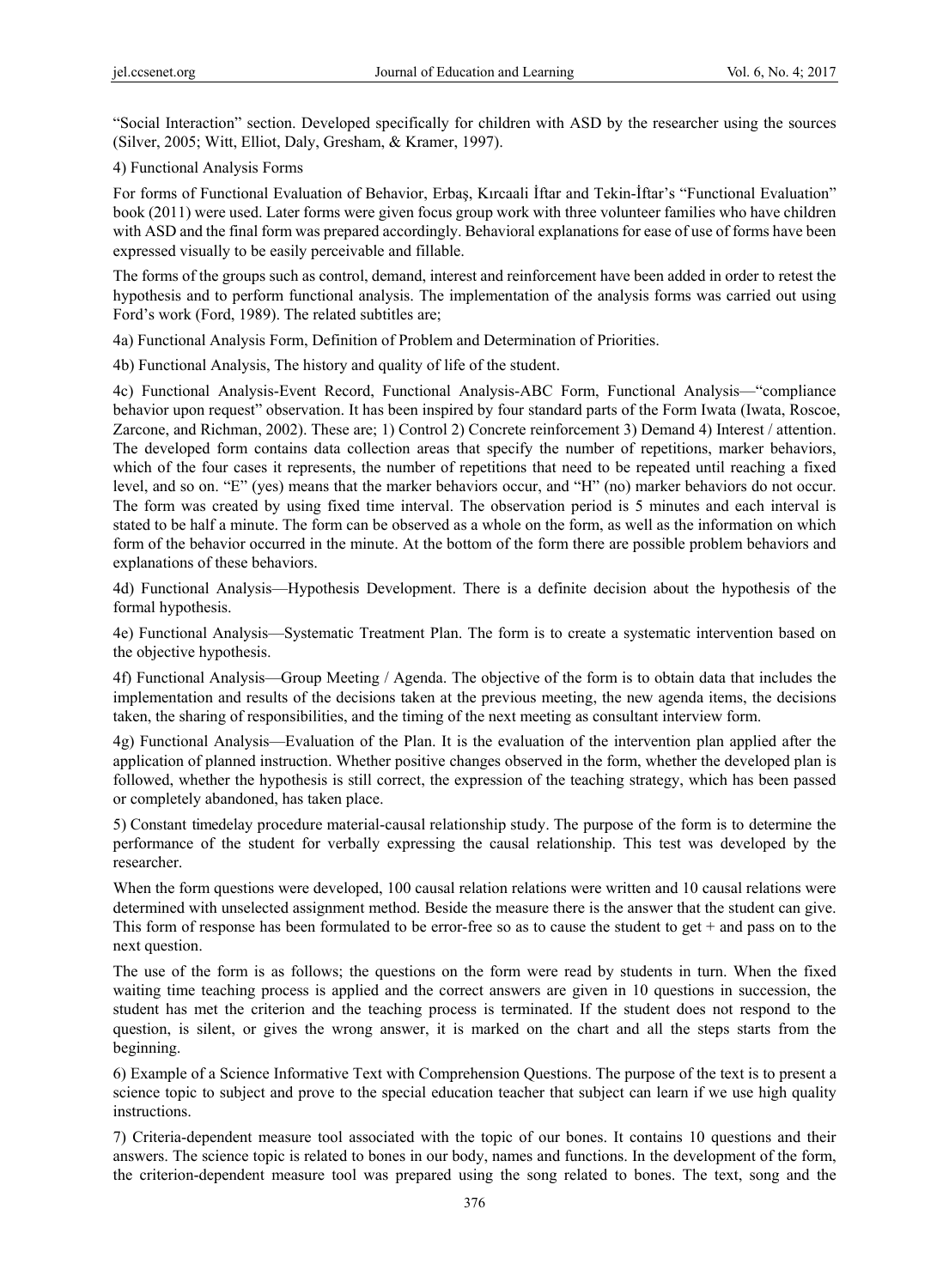criterion-dependent measure tool was developed by the researcher with a criterion of ¾. The use of the form is as follows; an evaluation was made one day after the 45 minutes (one lesson hour) of the song on Form 6 was shared. The questions on the form were read in order and the correctness of the answers was recorded.

#### *3.5 Data Collection Tools for the Family and the Teacher*

1) Family/Teacher Evaluation Form (Before/After)—Qualification Before and After Visual Presentations. The purpose of the form is to determine whether the family and teacher need an informative visual presentation, and to repeat the form before and after the presentation to determine whether the visual presentation is useful for the client.

2) Family / Teacher Follow-up Screening Form, Evaluation of the Post-Instruction Counseling Process. The purpose of the form is to determine the quality of teaching process. When the form was developed, 9 questions were utilized. The questions were developed by the researcher.

3) Social Validity Questions-Intervention Effectiveness. The purpose of the form is to determine the client satisfaction associated with the intervention to determine the effectiveness of the intervention. There are 8 questions in the form.

4) Social Validity Questions-Intervention Effectiveness-Volunteer Observers Form. The purpose of the form is to include opinions of external observers in order to avoid bias in their work of social validity.

## *3.6 Data Collection Tools Used for Researcher Consultant in Research*

1) Interaction Analysis-Investigator Counselor Self-Monitoring. The formative objective is to determine the effectiveness of the researcher's interaction as a consultant (Nelson, van Dijk, Oster, & McDonnell, 2009; Janssen, Riksen-Walraven, & van Dijk, 2003a, 2003b; Janssen, Riksen-Walraven, & van Dijk, 2004; Janssen, Riksen-Walraven, & van Dijk, 2006). It consists of eight steps. These steps are; initiation, verification/approval, answers, order taking/turnover, attention, intensity control, emotional participation and independent behavior.

2) Coordination of the Counselor's Approach to Counseling in CBC Process Internal validity Observer Observation Form (Interaction analysis). The objective of the form is to determine whether the interaction the consultant has undertaken to support internal validity has been carried out as planned. During the development of the form, the "Interaction Analysis—Observation of the Researcher's Counselor Self" Record sections were added as +/- for observers using 1-. The steps of the analysis of the interaction have been converted into the observation form by the researcher.

# *3.7 A quick Informative Procedure Applied before CBC*

## **Preparation, Development and Application of Visual Teaching Material Used to Inform Family and Teachers**

The study begins with a semi-structured visual teaching material to inform family and teachers about CBC, ASD and related treatment processes. The aim of this application is to have a common language for collaborative participation in CBC processes. The visual presentation was carried out with the family in the clinic and with the teacher in Mithat Enç primary school. The process was completed at four meetings. The same process was carried out for the family in four meetings and information about the participant and related problem behaviors was obtained by using the data collection tools developed for the participant. Additionally, direct observations were performed in Mithat Enç primary school by the consultant.

#### **Implementation Steps of CBC Processes**

1) Consultation negotiations. CBC processes started with consultation negotiations. The purpose of the preliminary consultation talks; is to develop cooperation with family and educators. Discussing how the interviews/sessions will take place, summarizing the roles of family and educators, and trying to determine the general problem behaviors, needs and strengths of the child are addressed in this step.

2) Determination of problem behaviors. Includes the process of determining problem behaviors together. In the research, it has been preferred to use various inappropriate behaviors grouped under one name which is called non-compliant behaviors.

3) CBC problem analysis. Initiation data were collected when determining the target behavior set for the participant or achieving the desired performance level.

4) Functional analysis used in the CBC process. In this study, it was decided to set it to be 5 minutes for direct observation of inappropriate/non-compliant behaviors, and the number of sessions required to determine the function of the inappropriate behavior was maintained for up to 3 consecutive stable trials, the observation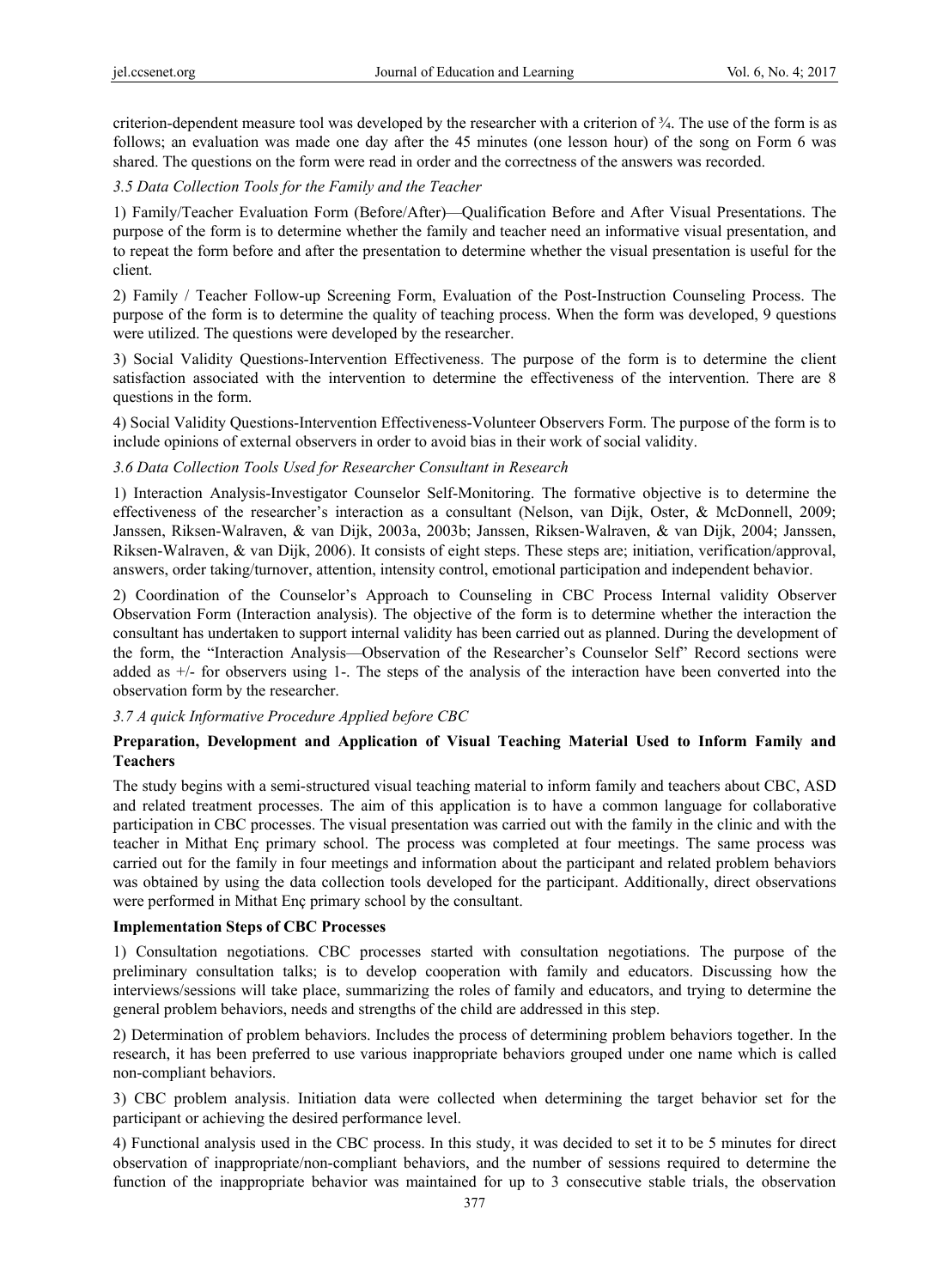period corresponding to 15 minutes. After obtaining consistent functional analysis data, the hypothesis is confirmed.

5) Decision that the problem behavior and its function are determined clearly after the functional analysis. Operational CBC applications in which the positive behavior modification system is included must first be assured of problem behavior.

5a) Problem behaviors and explanations: The cause of problem behavior; It was determined to avoid the request. Non-compliant behaviors/indicator behaviors involved in the research: intense screaming and screaming for 5 seconds and over, hitting, biting, kicking behaviors, physical rejection of 5 seconds or longer, one or more self-harms, destruction of objects: destructive or disturbing behavior includes one or more repetitive physical violence and inappropriate speech.

5b) Behavioral consequences: The effects of the CBC intervention were based on observing the child's performance. Behaviors expected from the child are described as follows: Behavioral consequences are that the child fulfills the directive/request by creating a zero level of non-compliant behaviors/indicator behaviors after the request. Three of these behavioral outcomes have been tried to be expressed by a delayed non-concurrent multiple design graphic.

## **Part A:**

## **Target behaviors represented by non-concurrent multiple baseline design research method**

The first target behavior was determined by a joint decision to be appropriate for the cultural structure of the family. On weekend breakfasts, family gather together and social cohesion is provided. The subject who likes to drink orange juice in preparing breakfast was assigned to prepare this drink for the whole family and the first target behavior was determined in the consultation talk made with family.

## **CBC process to achieve the first behavioral result related to orange pressing behavior when requested**

**1) Behavioral result:** When consultant asks the participant to perform pressing orange juice skill that contains 10 steps which can be considered as a morning routine in a social activity taking place in the home environment, the child fulfills the request without showing any indicator behaviors/non-compliance.

# **1) Intervention Decision and Application**

The Rationale of the Intervention Decision: The orange-pressing behaviors skill is not only an opportunity for the development of communication within the family, but it also requires the child to be intervened in relation to tactile system malfunction. Thus, by adjusting the level of the sensory stimulus, feedback can be obtained that produces appropriate behavior (Flanery & Horner, 1994; Mace, Shapiro, & Mace, 1998; Tustin, 1995). The tactile approach gives the impression that it resembles similar applications to shaping processes. The behavior closest to the desired behavior in the shaping process is reinforced to support the desired new behavior. The shaping process is utilized in the teaching of a new skill that the child has never done before (Chandler  $\&$ Dahluist, 2002, p. 402). At the same time, the shaping process can be used together with stimulus control to provide children with academic and social behavior (Chandler & Dahluist, 2002, p. 404). The researcher provided information about the skill to the father, presented the orange pressing steps, modeled the processes of the target skill, and undertook the role of the investigating child when presenting the father skill. Then, as a consultant researcher gave feedback to the father at each step, and when the father did two consecutive times and gets 90% correct level, the teaching process was terminated and data collection was continued. While developing the teaching steps of the skill, a resource kit was used for children affected by visual impairment (Hagood, 1997).

The CBC intervention was initiated again when the first three baseline data related to the "percentage of behavior compliance" when "orange pressing was requested" was consistent. When the 100% criterion was met in succession after the intervention, data from the generalization and maintenance phase were collected.

## **CBC process performed to reach the second behavioral result related to chord/ rhythm holding and percussion instruments when requested**

In interviews with family and educators, it was determined that the subject had a strong sense of singing and rhythm. However, since the subject used percussion instruments improperly in the classroom environment, it was decided that there should be a goal of holding the rhythm, as other near classes get annoyed from the noise. In interviews with family, drumming and percussion instruments and rhythm holding were considered as leisure activities and by this way the participant has the opportunity to increase the quality of life and to have a chance for proper communication.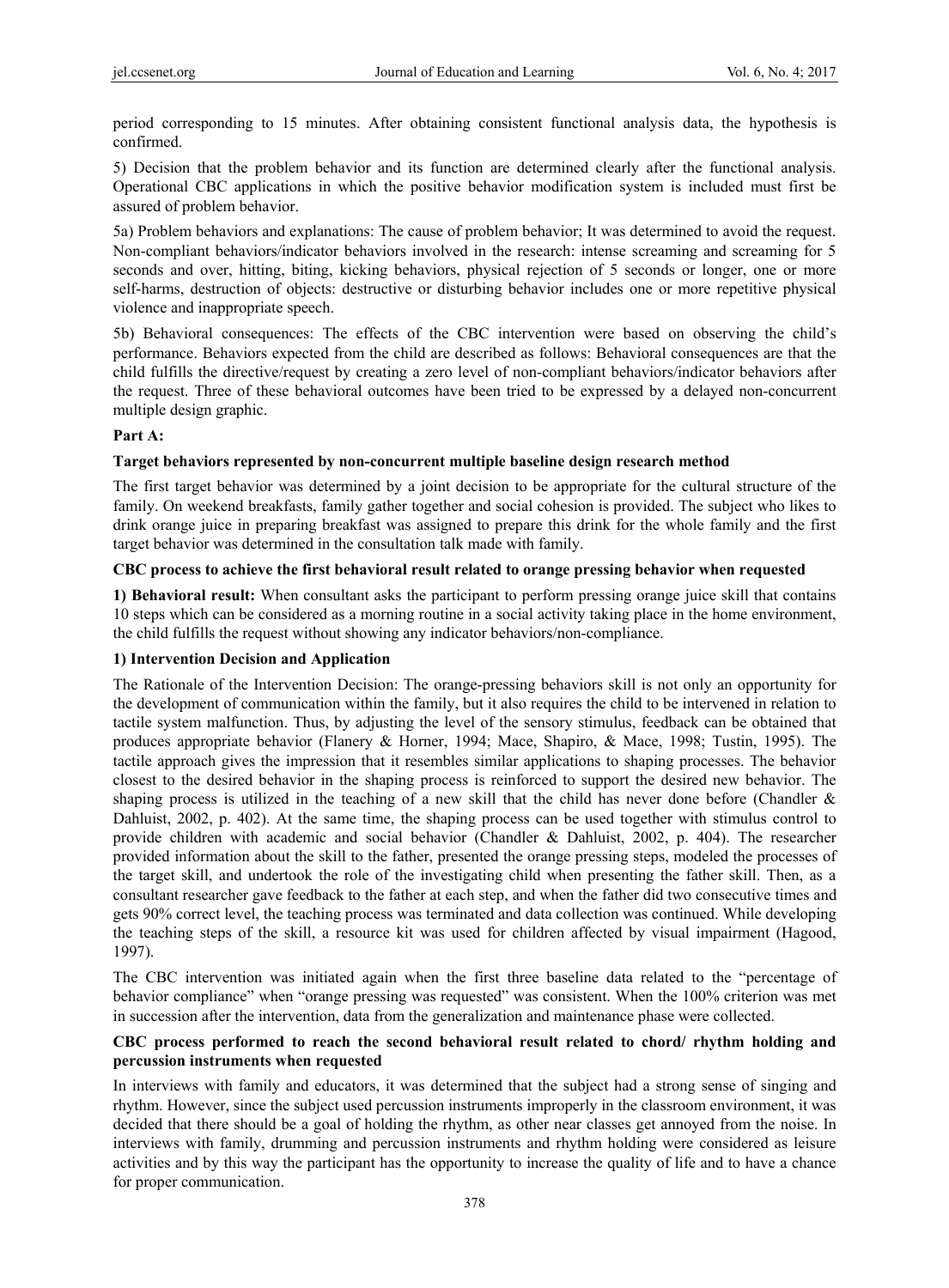**1) Behavioral result:** When the participant is requested to play a musical instrument (once a week) he increases his participation in the process without indicator behaviors/non-compliance behaviors and at the same time advances his interaction with the educators and the family. The generalization is planned to be in the school and in the house.

#### **2) Intervention Decision and Application**

It was started to intervene after determining that the cause of the inappropriate behavior according to functional analysis was "avoidance". The avoidance functions of behavior change processes were again supported by using the literature.

The information obtained is summarized as follows: Differential reinforcement of incompatible behavior methodology is selected from applied behavior analysis approach, which is reinforcing behavior that is topologically incompatible with the intended behavior. Motivational studies have been included at varying intervals along with reinforcements. Short cues have been used in motivation studies, e.g., "We are very happy when you play saz / bendir / darbuka", "Aunt / mother / sister is very happy."

#### **3) The third problem associated with emergency intervention when requested is the CBC process to achieve the behavioral outcome**

A repetition of the destructive behavior, which was once exhibited three months ago, has emerged in the classroom, dining hall and at home.

The reason for the creation of an intervention plan is that the participant starts to exhibit destructive behaviors such as screaming, biting, kicking, slapping, "saying that the aliens are coming". For this reason, it has been determined that participant needs to develop his communication behaviors.

According to the functional analysis of the behavior, avoidance from aliens is related to teaching "because" where cause-effect relations have been tried to be provided. "Because" is a concept as well as a feature of being a conjunction (Chandler & Dahluist, 2002, p. 405). According to the same authors, it is not possible to teach some concepts by describing them; like the concept of color red. In this case, teaching is carried out by giving many examples (Chandler & Dahluist, 2002, p. 406). So that, it is planned to use the "cause" conclusions with "because" to explain that there is no aliens and accordingly it is not possible to harm people.

The necessity of additional teaching was born short after the fact that the subject did not know the concept of "because". For this reason, participant were asked to answer 10 "why" questions. After having 3 consecutive 100% correct answers the generalization phase has been carried out. In the generalization phase, "The aliens cannot hurt us because..." question was asked. After getting the answer "The aliens cannot hurt us because there are no aliens." as a reply, the generalization phase was terminated.

# **Part B:**

In the classroom environment, the child positively overcame the unwanted situation which was expressed as a problem behavior according to the teacher by performing the toilet skill independently. Trainee teachers in the class who did not sympathize with the participant's "burp" behavior changed positively by teaching participant to say "Don't burp because girls don't like it". Likewise, subject's penis touching behavior changed positively by teaching subject to say "Don't touch penis because girls don't like it". The trainee teachers, who hesitated from the behaviors of participant such as slapping, kicking and yelling at the beginning of the practice, shared their sympathy with the researcher after the CBC program related teaching.

# **Interobserver and Procedural Reliability**

In multidimensional internal validity study, (a) adherence (b) exposure, (c) the nature of the intervention presentation, (d) differentiation of the intervention program, and (e) participant feedback dimensions. In this study, interobserver reliability was calculated by selecting from eight different treatment and initiation levels. Attempts have been made to determine inappropriate and appropriate behaviors on demand. The external validity in the study has been tried to be revealed by the maintenance data. Social validity studies have been performed by the family, classroom teacher and three independent volunteers.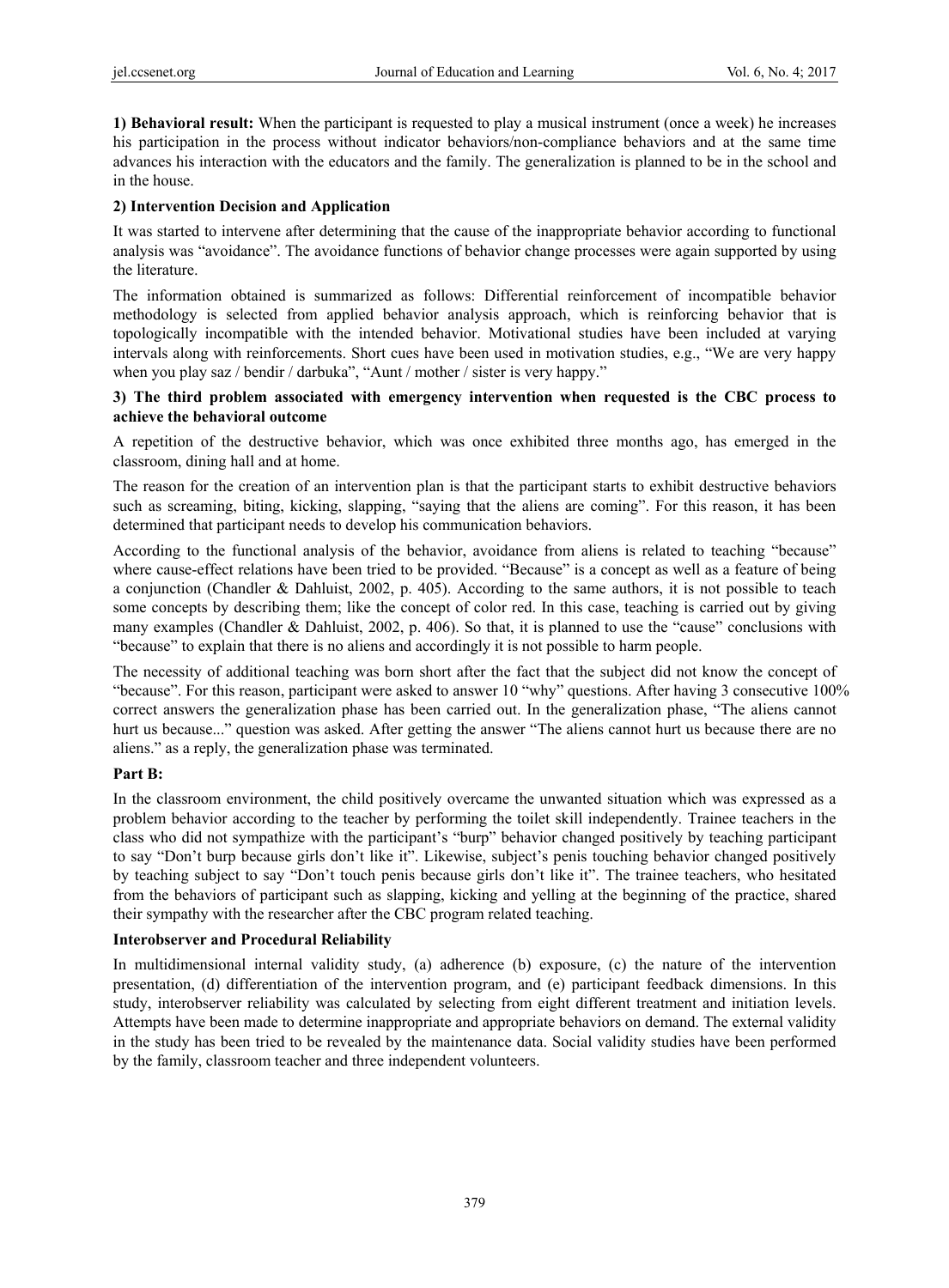#### **4. Findings and Discussion**

## **Part A:**



Figure 1. Delayed non-concurrent multiple baseline design across behaviors graphic

The findings of the CBC processes have been found a decrease in problem behaviors which functions for escape and increase in communication behaviors. At the end of the intervention, not only in the home environment where anger attacks did diminish, but morning breakfasts became a chance for appropriate communication processes.

#### **Part B:**

In the classroom environment, the child positively overcame the unwanted situation which was expressed as a problem behavior by the teacher by performing the toilet skill independently. Trainee teachers in the class who did not sympathize participant's "burp" behavior changed positively by teaching participant to say "Don't burp because girls don't like it". Likewise, participant's penis touching behavior changed positively by teaching participant to say "Don't touch penis because girls don't like it". The trainee teachers, who hesitated from the behaviors of participant such as slapping, kicking and yelling at the beginning of the practice, shared their sympathy with the researcher after the CBC program related teaching.

The multidimensional internal validity study, social validity studies performed by the family, classroom teacher and three independent volunteers resulted positively with high levels.

#### **5. Conclusions**

It is possible to say that these behavior changes at the home and in classroom environment affects the interaction of the subject with his environment positively. The disappearance of anger explosions and positive changes in the communication, suggests that the CBC practices in this study have resulted positively in subject's ecological system. Moreover, the positive behavioral changes achieved in the CBC practices remain consistent over time. Family and classroom teachers also shared positive views on consultation process (acceptability) and outcomes (effectiveness). CBC has been expressed by family and teachers as being consistently acceptable and effective in reducing subject's inappropriate behavior and developing communication skills. Following this positive approach, family and teachers expressed their willingness to reuse the CBC practices, and the process considered to be applicable to other families and teachers as their recommendation.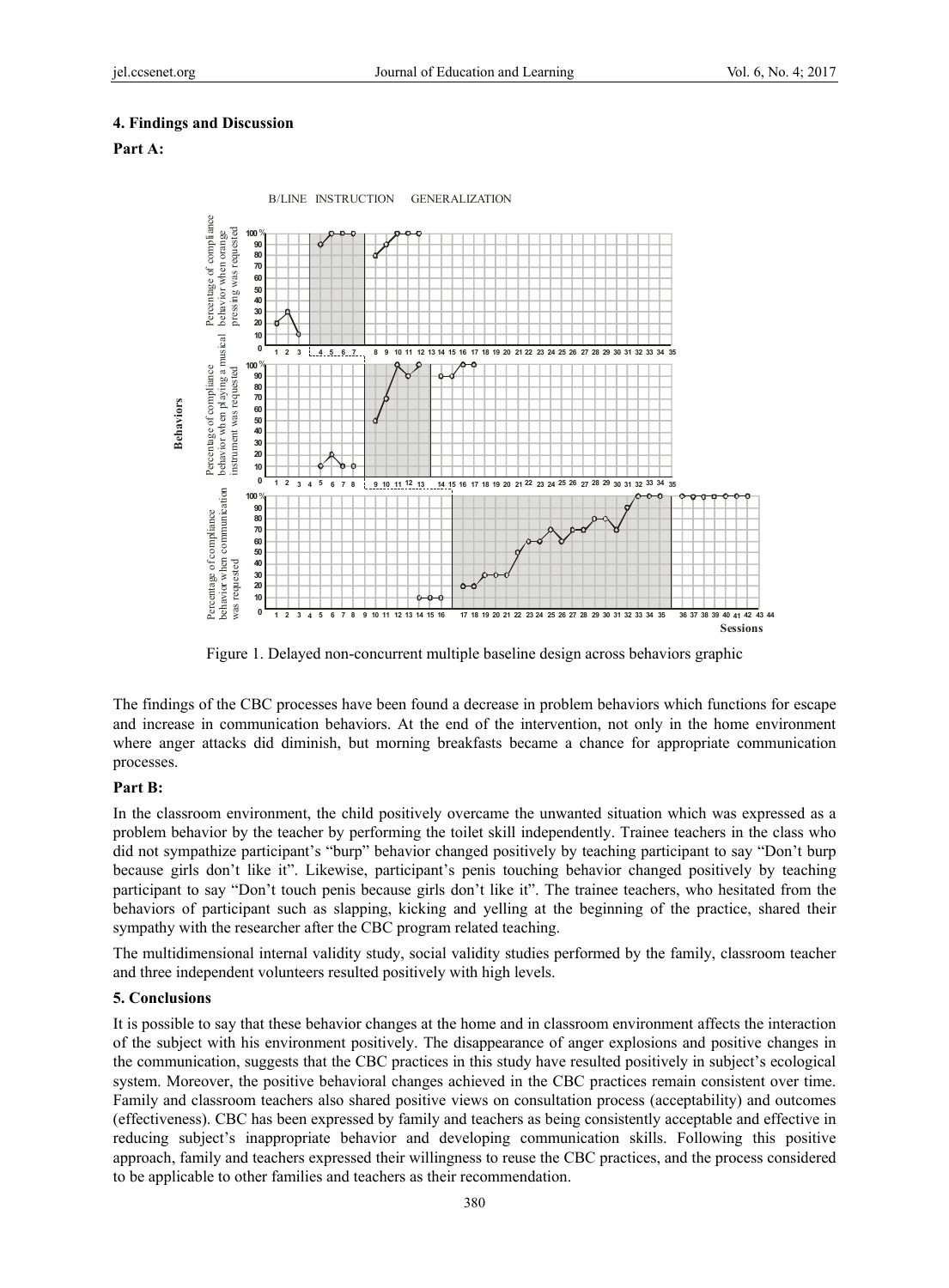Although there are difficulties in the generalization of single subject designs, the collected data show significant results for educational applications. Consistent with similar research, the result is supported by the fact that the child benefits from home school co-operation and the family participation in the training process (Shapiro, Miller, Sawka, Gardill and Handler, 1999; Christenson and Sheridan 2001; Wilkinson, 2003; Wilkinson, 2006). In CBC practice, the social validity of the participant families was determined to be high (Carr, Levin et al., 1999) because the decrease in problem behaviors and the increase in compliance-related behaviors were frequent. The literature on the field is in accordance with the results of this study. It can be beneficial to compare well-controlled treatment programs with each other for future studies. Meta-analyzes studies also provide valuable information about the effectiveness of ASD treatments.

#### **References**

- Bolick, T. (2004). *Asperger Syndrome and Young Children: Building Skills for the Real World*. Gloucester, MA: Fair Winds Press.
- Bramlett, R. K., & Murphy, J. J. (1998). School psychology perspectives on consultation: Key contributions to the field. *Journal of Educational and Psychological Consultation*, *9*, 29-55. https://doi.org/10.1207/s1532768xjepc0901\_2
- Carr, E. G., & Durand, V. M. (1985). Reducing behavior problems through functional communication training. *Journal of Applied Behavior Analysis*, *18*, 111-126. https://doi.org/10.1901/jaba.1985.18-111
- Carr, E. G., Levin, L., McConnachie, G., Carlson, J. I., Kemp, D. C., Smith, C. E., & Magito McLaughlin, D. (1999). Comprehensive multisituational intervention for problem behavior in the community: Long-term maintenance and social validation. *Journal of Positive Behavior Interventions*, *1*, 5-25. https://doi.org/10.1177/109830079900100103
- Chandler, L. K., & Dahlquist, C. M. (2002). *Functional Assessment: Strategies to Prevent and Remediate Challenging Behavior in School Settings* (3rd ed.). Merill Prentice Hall.
- Chen, D., & Downing, J. E. (2006). *Tactile Strategies for Children*. New York: AFB Press.
- Christenson, S. L., & Sheridan, S. M. (2001). *Schools and families: Creating essential connections for learning*. New York: Guilford Press.
- Colton, D. L., & Sheridan, S. M. (1998). Conjoint behavioral consultation and social skills training: Enhancing the play behaviors of boys with attention deficit hyperactivity disorder. *Journal of Educational and Psychological Consultation*, *9*(1), 3-28. https://doi.org/10.1207/s1532768xjepc0901\_1
- Cook, B. G., & Odom, S. L. (2013). Evidence-based practices and implementation science in special education. *Exceptional Children*, *79*, 135-144. https://doi.org/10.1177/001440291307900201
- Dave, A. V., & Schneider, B. H. (1998). Program integrity in primary and early secondary prevention: Are implementation effects out of control? *Clinical Psychology Review*, *18*(1), 23-45.
- Dennis, R. (2004). So far so good? A qualitative case study exploring the implementation of consultation in schools. *Educational Psychology in Practice*, *20*, 17-29. https://doi.org/10.1080/0266736042000180384
- Durand, V. M., & Crimmins, D. B. (1988). Identifying the variables maintaining self injurious behavior. *Journal of Autism and Developmental Disorders*, *18*, 99-117. https://doi.org/10.1007/BF02211821
- Erbaş, D., İftar, E. T., & İftar G. K. (2011). *İşlevsel Değerlendirme* (Davranış Sorunlarıyla Başa Çıkma ve Uygun Davranışlar Kazandırma Süreci, 5, Baskı, Kök Yayınevi).
- Flannery, K. B., & Horner, R. H. (1994). The relationship between predictability and problem behavior for students with severe disabilities. *Journal of Behavioral Education*, *4*(2), 157-176. https://doi.org/10.1007/BF01544110
- Ford, A. (1989). *The Syracuse Community Referenced Curriculum Guide for Students with Moderate and Severe Disabilities*. Paul Brookes.
- Foreman, P., Arthur-Kelly, M., Bennett, D., Neilands, J., & ve Colyvas, K. (2014). Observed changes in the alertness and communicative involvement of students with multiple and severe disability following in-class mentor modelling for staff in segregated and general education classrooms. *J Intellect Disabil Res.*, *58*(8), 704-720. https://doi.org/10.1111/jir.12066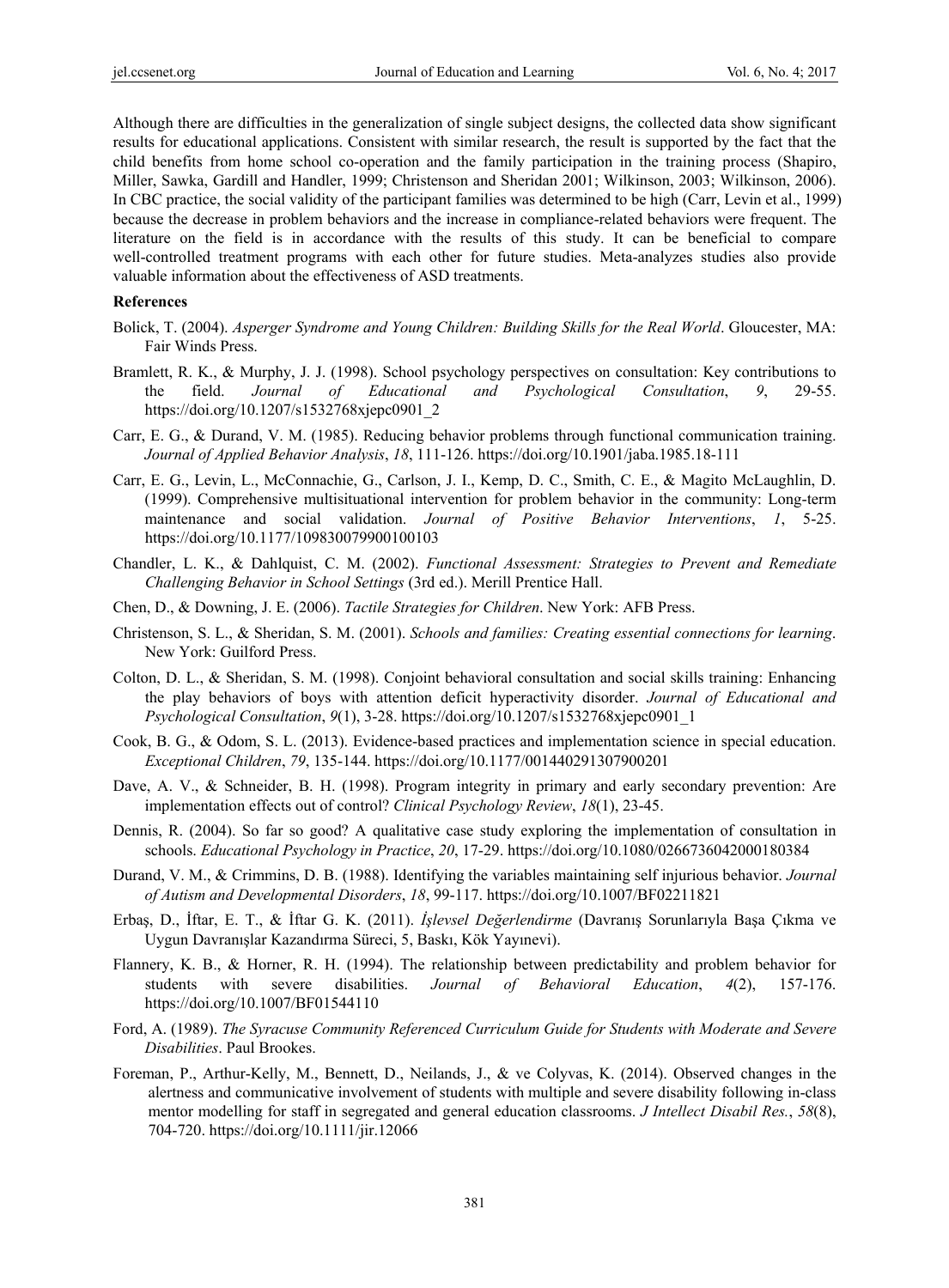- Galloway, J., & Sheridan, S. M. (1994). Implementing scientific practices through case studies: Examples using home-school interventions and consultation. *Journal of School Psychology*, *32*, 385-413. https://doi.org/10.1016/0022-4405(94)90035-3
- Gutkin, T. B., & Curtis, M. (1999). School based consultation theory and practice: The art and science of indirect service delivery. In C. R. Reynolds, & T. B. Gutkin (Eds.), *Handbook of school psychology* (3rd ed.). New York: Wiley.
- Hagood, L. (1997). *Communication: A Guide for Teaching Students with Visual and Multiple Impairments*. Austin, TX: Texas School for the Blind and Visually Impaired Print.
- Hanley, G. P., Iwata, B. A., & McCord, B. E. (2003). Functional analysis of problem behavior: A review. *J Appl Behav Anal*, *36*(2), 147-185. https://doi.org/10.1901/jaba.2003.36-147
- Harvey, M. T., May, M. E., & Kennedy, C. H. (2004). Non-concurrent Multiple Baseline Designs and the Evaluation of Educational Systems. *Journal of Behavioral Education*, *13*(4), 267-276. https://doi.org/10.1023/B:JOBE.0000044735.51022.5d
- Hoevenaars-van den Boom, M. A. A., Antonissen, A. C. F. M., Knoors, H., & Vervloed, M. P. J. (2009). Differentiating characteristics of deafblindness and autism in people with congenital deafblindness and profound intellectual disability. *Journal of Intellectual Disability Research*, *53*(6), 548-558. https://doi.org/10.1111/j.1365-2788.2009.01175.x
- Horner, R. H., & Day, H. M. (1991). The effects of response efficiency on functionally equivalent competing behaviors. *Journal of Applied Behavior Analysis*, *24*(4), 719-732. https://doi.org/10.1901/jaba.1991.24-719
- Horner, R. H., Carr, E. G., Strain, P. S., Todd, A. W., & Reed, H. K. (2002). Problem behavior interventions for young children with autism: A research synthesis. *Journal of Autism and Developmental Disorders*, *32*, 423-446. https://doi.org/10.1023/A:1020593922901
- Horner, R. H., Diemer, S. M., & Brazeau, K. C. (1992). Educational support for students with severe problem behaviors in Oregon: A descriptive analysis from the 1987-1988 school year. *The Journal of the Association of Persons with Severe Handicaps*, *17*(3), 154-169. https://doi.org/10.1177/154079699201700304
- Iwata, B. A., Roscoe, E. M., Zarcone, J. R., & Richman, D. M. (2002). *Environmental determinants of self-injurious behavior*. ISO 690. https://doi.org/10.1037/10457-005
- Janssen, M. J., Riksen-Walraven, J. M. A., & Van Dijk, J. P. M. (2003a). Contact: Effects of an intervention program to foster harmonious interactions between deafblind children and their educators. *Journal of Visual Impairment and Blindness*, *97*(4), 215-229.
- Janssen, M. J., Riksen-Walraven, J. M. A., & Van Dijk, J. P. M. (2003b). Towards a diagnostic intervention model for fostering harmonious interactions between deafblind children and their educators. *Journal of Visual Impairment and Blindness*, *97*(4), 197-241.
- Janssen, M. J., Riksen-Walraven, J. M. A., & Van Dijk, J. P. M. (2004). Enhancing the interactive competence of deafblind children: Do intervention effects endure? *Journal of Developmental and Physical Disabilities*, *16*(1), 73-95.
- Janssen, M. J., Riksen-Walraven, J. M. A., & van Dijk, J. P. M. (2006). Applying the Diagnostic Intervention Model for fostering harmonious interactions between deafblind children and their educators: A case study. *Journal of Visual Impairment and Blindness*, *100*(2), 91-106.
- Kamps, D., Kravits, T., Rauch, J., Kamps, J. L., & Chung, N. (2000). A prevention program for students with or at risk of ED: Moderating effects of variation in treatment and classroom structure. *Journal of Emotional and Behavioral Disorders*, *8*, 141-154. https://doi.org/10.1177/106342660000800302
- Kaner, S., & Çiçekçi, A. U. (2000). Gözden Geçirilmiş Davranış Problemleri Kontrol Listesi'nin Türkçe'ye Uyarlanması. *Özel Eğitim Dergisi*, *2*(4), 23-34.
- Kratochwill, T. R., & Stoiber, K. C. (2000). Uncovering critical research agendas for school psychology: Conceptual dimensions and future directions. *School Psychology Review*, *29*, 591-603.
- Lane, K. L., Kalberg, J. R., & Shepcaro, J. C. (2009). An examination of quality indicators of function-based interventions for students with emotional or behavioral disorders attending middle and high schools. *Exceptional Children*, *75*, 321-340. https://doi.org/10.1177/001440290907500304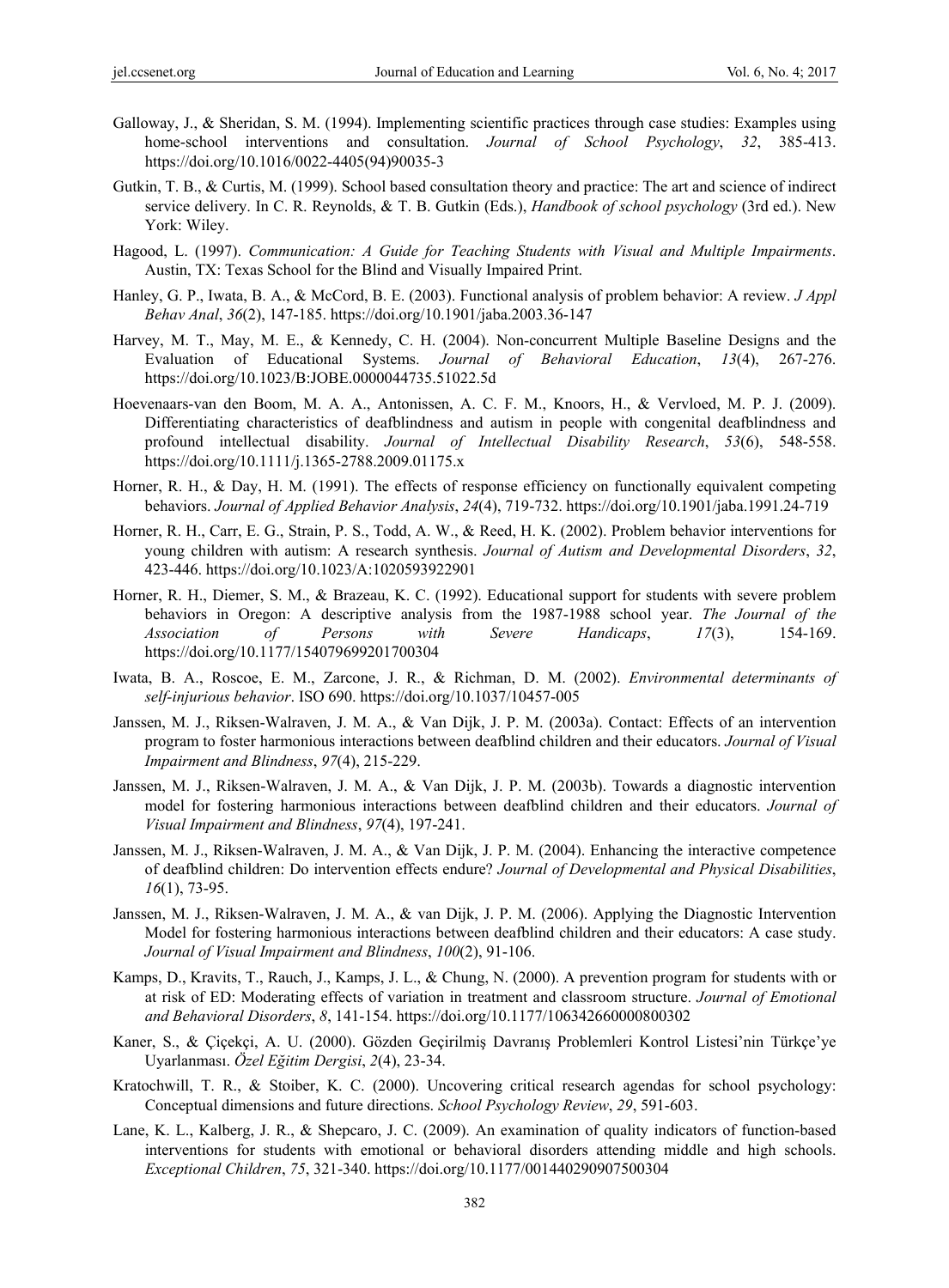- Larney, R. (2003). School-based consultation in the United Kingdom: Principles, practice and effectiveness. *School Psychology International*, *24*, 5-19. https://doi.org/10.1177/0143034303024001518
- Mace, A. B., Shapiro, E. S., & Mace, F. C. (1998). Effects of warning stimuli for reinforcer withdrawal and task onset on self‐injury. *Journal of Applied Behavior Analysis*, *31*(4), 679-682. https://doi.org/10.1901/jaba.1998.31-679
- Myles, B. S. (2005). *Children and youth with Asperger Syndrome: Strategies for success in inclusive settings*. Thousand Oaks, CA: Corwin Press.
- National Autism Center. (2009). *National standards report. The National Standards Project: Addressing the need for evidence-based practice guidelines for autism spectrum disorders*. Randolph, MA: Author.
- Nelson, C., van Dijk, J., Oster, T., & McDonnell, A. P. (2009). *Child-guided strategies: The van Dijk approach to assessment for understanding children and youth with sensory impairments and multiple disabilities.* Louisville, KY. American Printing House for the Blind. Published.
- Noshpitz, J. D. (1979). *Basic Handbook of Child Psychiatry*: *Disturbances in Development*. New York: Basic Books Inc.
- O'Dell, S. L. (1985). Progress in parent training. *Progress in behavior*, *10*, 57-108. https://doi.org/10.1016/B978-0-12-535619-0.50006-X
- O'Neill, R. E., Horner, R. H., Albin, R. W., Sprague, J. R., Storey, K., & Newton, J. S. (1997). *Functional Assessment and Program Development for Problem Behavior* (2nd ed.). Pacific Grove, CA: Brooks/Cole Publishing Company.
- Quay, H. C., & Peterson, D. R. (1996). *Revised behavior problem checklist* (Professional manual). Odesa, PAR, Edition: Professional manual.
- Reichle, J. (1990). *National Working Conference on Positive Approaches to the Management of Excess Behavior: Final report and recommendations*. Minneapolis, MN: Institute on Community Integration, University of Minnesota.
- Rogers, S. J. (1998). Empirically supported comprehensive treatments for young children with autism. *Journal of Clinical Child Psychology*, *27*(2), 168-179. https://doi.org/10.1207/s15374424jccp2702\_4
- Rutter, M., Taylor, E., & Hersov, L. (Eds). (1994). *Child and Adolescent Psychiatry*, *Modern Approaches*. Oxford: Blackwell Scientific.
- Shapiro, E. S., Miller, D. N., Sawka, K., Gardill, M. C., & Handler, M. W. (1999). Facilitating the inclusion ofstudents with EBD into general education classrooms. *Journal of Emotional and Behavioral Disorders, 7*(2), 83-93. https://doi.org/10.1177/106342669900700203
- Shepard, R. N. (1984). Ecological Constraints on Internal Representation: Resonant Kinematics of Perceiving, Imagining, Thinking and Dreaming. *Psychological Review*, *91*, 417*-*447. https://doi.org/10.1037/0033-295X.91.4.417
- Sheridan, C. D. L., & Sheridan, S. M. (1998). Conjoint behavioral consultation and social skills training: Enhancing the play behaviors of boys with attention deficit hyperactivity disorder. *Journal of Educational and Psychological Consultation*, *9*(1), 3-28. https://doi.org/10.1207/s1532768xjepc0901\_1
- Sheridan, S. M., & Gutkin, T. B. (2000). The ecology of school psychology: Examining and changing our paradigm for the 21st Century. *School Psychology Review*, *29*(4), 485-501.
- Sheridan, S. M., Clarke, B. L., & Burt, J. D. (2008). *Conjoint Behavioral Consultation*: What do we know and what do we need to know? In W. Erchul, & S. (Eds.), *Handbook of research in school consultation*: *Empirical foundations for the field*. New York, NY: Erlbaum Press.
- Sheridan, S. M., Dee, C. C., Morgan, J. C., McCormick, M. E., & Walker, D. (1996). A multimethod intervention for social skills deficits in children with ADHD and their parents. *School Psychology Review*, *25*(1), 57-76.
- Sheridan, S. M., Erchul, W. P., Brown, M. S., Dowd, S. E., Warnes, E. D., Marti, D. C., … Eagle, J. W. (2004). Perceptions of helpfulness in conjoint behavioral consultation: Congruence and agreement between teachers and parents. *School Psychology Quarterly*, *19*(2), 121-140. https://doi.org/10.1521/scpq.19.2.121.33308
- Sheridan, S. M., Welch, M., & Orme, S. F. (1996). Is consultation effective? A Review of Outcome Research. *Remedial and Special Education*, *17*(6), 341-354. https://doi.org/10.1177/074193259601700605